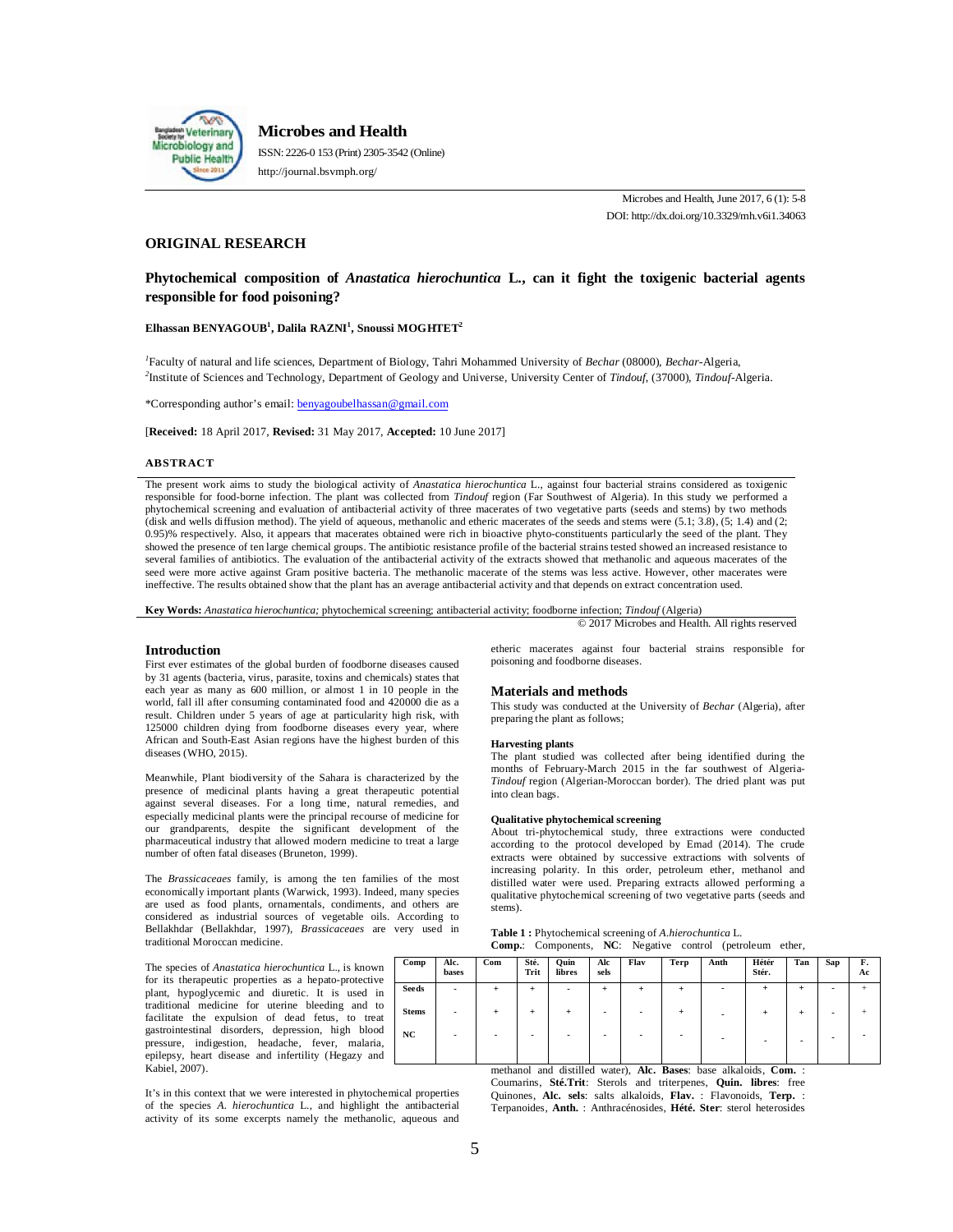triterpenic, **Tan.** : Tannins, **Sap.** : Saponins, **Ac. G**: Fatty acid, **(-)**: Negative test, **(+)**: Positive test.

## *Extraction processes*

The aqueous, methanolic and etheric macerates of the plant studied were obtained by maceration with the method described below;

*Preparation of macerates*

A test sample 10 g of the dried plant was mixed with 100 ml of distilled water. The mixture is stirred for 24 hours. After filtration through a filter paper, the filtrate is evaporated (rota vapor), till it dried under reduced pressure at 100°C in order to obtain the aqueous macerates residue.

**Table 2: Values of inhibition zone diameters and inhibition percentages (I%) of antibiotics against the bacterial strains responsible for food-borne Infection.**

| <b>Bacterial</b> |                          | E. coli |                 |                 | S. aureus                |                          |      | S. typhimurium |                  |      | L. monocytogenes |                 |
|------------------|--------------------------|---------|-----------------|-----------------|--------------------------|--------------------------|------|----------------|------------------|------|------------------|-----------------|
| strains          |                          |         |                 |                 |                          |                          |      |                |                  |      |                  |                 |
| ATB              | D                        | I(%)    | $P_{\cdot ATB}$ | $\bf{D}$        | $I($ %)                  | $P_{\cdot ATB}$          | D    | $I($ %)        | $P_{\text{ATB}}$ | D    | $I($ %)          | $P_{\cdot ATB}$ |
|                  | (mm)                     |         |                 | $(\mathbf{mm})$ |                          |                          | (mm) |                |                  | (mm) |                  |                 |
| Fosfomycin       | $\overline{\phantom{a}}$ |         | $\sim$          | 9               | 10                       | $\bf{R}$                 |      |                |                  |      |                  |                 |
| Chloramphenicol  | 22                       | 24,44   | S               |                 | ٠                        | $\overline{\phantom{a}}$ | 28   | 31,11          | S                | 27   | 30               | S               |
| Cefazolin        | 6                        | 6,66    | R               |                 | $\overline{\phantom{a}}$ | ۰                        | 6    | 6,66           | R                |      | ٠                |                 |
| Amox-CA          | 24                       | 26,66   | S               |                 |                          | ۰                        | 25   | 27,77          | S                | ٠    | ٠                |                 |
| Oxacillin        |                          |         | ٠               | 6               | 6,66                     | $\bf{R}$                 |      |                |                  | ٠    |                  |                 |
| Penicillin       | ٠                        |         | ٠               | 6               | 6,66                     | $\bf{R}$                 |      |                |                  | 6    | 6.66             | $\bf{R}$        |
| Vancomycin       |                          |         |                 | 6               | 6,66                     | R                        |      |                |                  | ٠    | ٠                |                 |
| Gentamicin       | 30                       | 33,33   | S               | 25              | 27,77                    | S                        | 24   | 26,66          | S                | ٠    | ٠                |                 |
| Erythromicin     |                          |         | ٠               | 6               | 6.66                     | $\bf{R}$                 |      |                |                  | 6    | 6.66             | $\mathbf R$     |
| Tetracyclin      |                          |         | ٠               |                 |                          |                          |      |                | ٠                | 24   | 26,66            | S               |
| Clindamycine     | $\overline{\phantom{a}}$ |         | ٠               | 6               | 6,66                     | $\mathbf R$              |      |                |                  | ٠    |                  |                 |
| Cefoxitin        | 24                       | 26,66   | S               |                 |                          |                          | 6    | 66.66          | R                | ٠    | ٠                |                 |
| Cefotaxime       | 6                        | 6,66    | $\mathbf R$     |                 | ٠                        | ۰                        | 10   | 11,11          | S                | ٠    | ٠                |                 |
| Ofloxacin        | 22                       | 24,44   | S               |                 | $\overline{\phantom{a}}$ | ۰                        | 18   | 20             | S                |      | ٠                |                 |
| Imipenem         | 32                       | 35,55   | S               |                 | ٠                        | ۰                        | 35   | 38,88          | S                | ٠    | ٠                |                 |
| Ceftazidime      |                          |         | ٠               |                 |                          | ٠                        |      |                |                  | ٠    | ٠                |                 |
| Amikacin         |                          |         | ٠               | 21              | 23,33                    | S                        |      |                |                  | ۰    |                  |                 |
| Fusidic acid     |                          |         | ٠               | 6               | 6,66                     | $\bf{R}$                 |      |                |                  | ٠    | ٠                |                 |
| Ampicillin       | 19                       | 21,11   | S               |                 | ٠                        | ۰                        | 32   | 35,55          | S                | ٠    | ۰                |                 |

**(D)**: Inhibition zone diameter (mm), **I (%)**: Inhibition percentage, **(P.ATB)**: antibiotic resistance profile, **Amox-CA**: Amoxicillin- clavulanic acid, **(S)**: Sensitive, **(R)**: Resistant, **(I)**: Intermediate, **ATB**: antibiotics, *E. coli*: *Escherichia coli*, *S. aureus*: *Staphylococcus aureus*, *S. typhimurium: Salmonella typhimurium, L. monocytogenes: Listeria monocytogenes*

However, for the methanol and etheric macerates, a test sample 5g of dried plant was mixed with 85ml of methanol and diethyl ether, respectively. The mixture is stirred for 24 hours. After filtration, the filtrate is evaporated (rota vapor) till it dried under reduced pressure at 65 and 35°C respectively.

The obtained residues are weighted to calculate the yield of aqueous, methanolic and etheric macerates (Majhenic *et al.,* 2007).

#### **Bacterial strains**

Four reference strains: *Escherichia coli* ATCC 25922; *Staphylococcus aureus* ATCC 25923; *Listeria monocytogenes* ATCC 19115 and *Salmonella typhimurium* ATCC 27924 were collected from the Pasteur Institute of Algiers and used to evaluate the antibacterial activities of the plant extracts.

#### **Antibacterial resistance**

The bacterial colonies which were isolated from young cultures on nutrient agar medium (Fluka, India) incubated at 37°C for 18 to 24 hours are transferred into tubes containing sterile physiological saline (0.9% NaCl) to prepare bacterial suspensions with similar turbidity of 0.5 McFarland. Then, the bacterial suspension, prepared beforehand, was seeded using a sterile swab over the entire surface of a Mueller-Hinton agar medium (Himedia, India).

The study of antibiotic resistance profile of the bacterial strains against antibiotics was performed by the diffusion method on MH agar medium using loaded discs of antibiotics as recommended by NCCLS (National Committee for Clinical Laboratory Standards) (NCCLS, 2002).

The results of antibiotic resistance were interpreted according to the reference table prepared by antibiogram committee of the French microbiology society (Soussy, 2005).

The antibacterial activity of the extracts was determined by the disk diffusion method and well diffusion method on agar medium (Sacchetti *et al.,* 2005; Celiktas *et al.,* 2007).

# **Results and Discussion**

# **Qualitative phytochemical screening**

The phytochemicals tests results of the plant exhausted by water, methanol and diethyl ether, are summarized in Table 1. The phytochemical screening performed showed the presence of ten major chemical groups in parts seeds and stems as following; tannins, coumarins, fatty acids, reducing compounds, sterols or triterpenes, sterol heterosides triterpenic, flavonoids, free quinones, terpanoides and alkaloids salts. These tests showed the presence of flavonoids and alkaloids salts but only in the seeds. As well as the absence of saponin, anthracenosides, starch, emodols, anthocyanosides and alkaloids bases in the two parts of the plant studied. These results are corroborated by the work of Daur (2012), which showed that all parts of the A.hierochuntica L., have been proved rich in total phenolic content. This representation of nearly all chemical families could justify the multiple use of A. hierochuntica. Also, these results were similar to those given by Bouhadjera et al., (2005) which has been shown the presence of almost all secondary metabolites of Brassicaceae family such as alkaloids salts, flavonoids, saponins, tannins, anthocyanins, sterols and steroids with little differences. This difference in composition was probably due to various conditions including the environment, genotype, geographical origin, harvest time, location, temperature and drying time (Svoboda and Hampson, 1999; Lis-Balchin and Hart, 1999).

## **Antibiotic resistance profile of the bacterium used in this study:**

The antimicrobial resistance profile results of the bacterial strains against antibiotics performed by the diffusion method on Mueller-Hinton agar medium are reported in Table 2. The antibiotic resistances profile of the bacterial strains tested showed an increased resistance to ampicillin, trimethoprim-sulfamethoxazole, cefazolin and cefoxitin for *E. coli*. While *S. aureus* and *L. monocytogenes* showed resistance to vancomycin, clindamycin, erythromicin, penicillin and oxacillin. The antibiotic resistance results are in agreement with our works series (Benyagoub *et al.,* 2014), about toxigenic bacterial strains responsible for food-borne infection antibiotic resistance is relatively high for specific molecules, in particular: amoxicillin-clavulanic acid, cefazolin, penicillin, vancomycin, erythromycin, cefoxitine and tetracycline.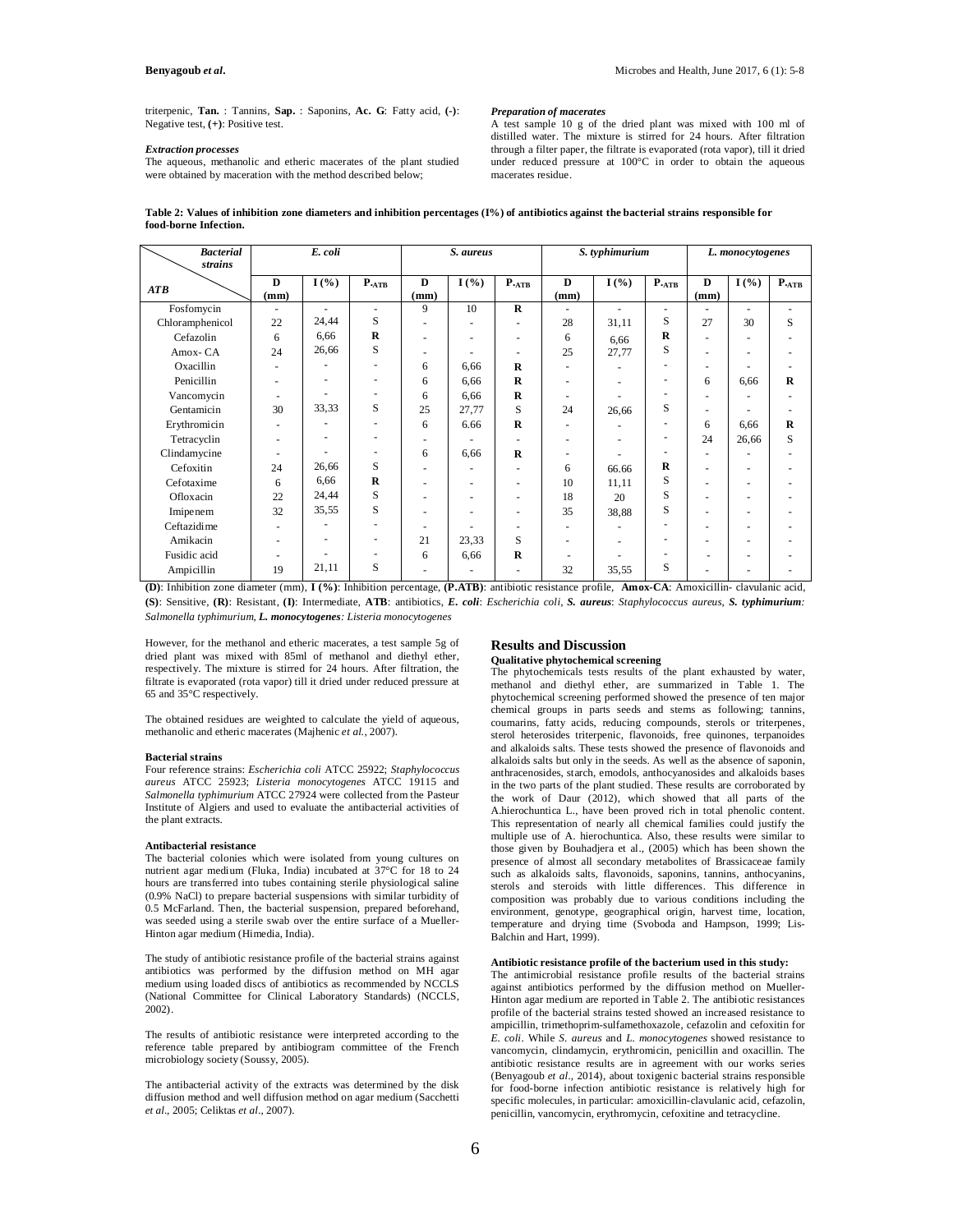#### **Antibacterial properties of the plant extracts; Agar diffusion method (Vincent Technique and wells method)**

Faced to the problems of bacterial resistance to synthetic antibiotics, many researches have been conducted on the antimicrobial activity of natural products and plant extracts. The results of antibacterial test performed by the agar diffusion method, which are measured by measuring the inhibition zones around the discs, are shown in Table 3 and 4. The results showed that the methanolic macerate of the seeds presented an antibacterial effect only against the Gram-positive bacterial strains; *S. aureus* and *L. monocytogenes*, with no inhibition against *E. coli* and *S. typhimurium*. In addition, the aqueous macerate of the seeds presented an antibacterial effect on *S. aureus*; In parallel, no inhibition was observed against *E. coli*, *S. typhimurium* and *L. monocytogenes* for the aqueous and etheric macerates. For the stems macerates, the results show that the methanolic macerate presented only an antibacterial effect on *L. monocytogenes* with inhibition zones 10; 8 and 7 mm corresponding to the concentrations 235; 117.5 and 56mg/ml for the methanolic macerate. Other macerates were revealed ineffective and have not shown any effect on the bacterial strains tested.

The results of the antibacterial test demonstrate low efficiency of the three macerates of *A. hierochuntica* L., against the bacterial strains tested. These results are consistent with the work of Al-Fatimi *et al.,* (2007); Mohamed *et al.,* (2010) which have not found any antibacterial activity against the same bacterial species we tested. The aqueous and methanolic macerates of the seeds having an average antibacterial especially against *S. aureus* and *L. monocytogenes*. While the methanolic macerate of the stems was only active on *L. monocytogenes*. According to the work of Rahmoun *et al.,* (2014) who tested the antimicrobial activity of hydro-methanolic and chloroformic extracts of *A. hierochuntica*, gave a mediocre activity against *Acenitobacter baumanii*, *Citrobacter freundii*, *Enterobacter cloacae*, *Escherichia coli*, *Pseudomonas aeruginosa*, *Proteus mirabilis* and *S. typhimurium*. This activity is attributed to phenolic compounds which have a large spectrum of activity against Gram negative bacteria. However, they did not show any interesting activity against Gram positive bacteria we tested on. The Sitosterol and the Sigmasterol, are the phytosterols the most encountered in higher plants, they represent more than 80% of existing sterols. The Brassicasterol found mainly in the *Brassicaceae* family is represented by a rate of 10% (Gaignaut *et al.,* 1989). The antimicrobial tests showed that the steroids' extracts of leaves and fruits prevent the growth of *Pseudomonas sp* and show a broad spectrum antifungal (Bouhadjera *et al.,* 2005).

**Table 3: Percentage inhibition of different macerates seeds part on bacterial strains responsible for food borne infection.**

| <b>Macerates</b> | <b>Bacterial</b><br>strains | E.<br>coli | S.<br>typhimurium | S.<br><i>aureus</i> | L.<br>monocytogenes |
|------------------|-----------------------------|------------|-------------------|---------------------|---------------------|
| MM               | $235$ mg/ml                 |            |                   | 12                  |                     |
|                  | $117.5$ mg/ml               |            |                   | 10                  |                     |
|                  | 56mg/ml                     |            |                   | Q                   | 9                   |
| AM               | $190$ mg/ml                 |            |                   | $\mathbf{\hat{z}}$  |                     |
|                  | 95mg/ml                     |            |                   | Q                   |                     |
|                  | $45$ mg/ml                  |            |                   | $\mathbf{\hat{z}}$  |                     |
| EМ               | $100$ mg/ml                 |            |                   |                     |                     |

**AM**: aqueous macerate, **MM**: methanol macerate, **EM**: etheric macerate, *E. coli*: *Escherichia coli*, *S. aureus*: *Staphylococcus aureus*, *S. typhimurium*: *Salmonella typhimurium*, *L. monocytogenes*: *Listeria monocytogenes*, **(-)**: no inhibition [Only the diameter of disc (6mm)].

Several studies have highlighted the high sensitivity of Gram-positive bacteria to bioactive compounds compared to Gram-negative bacteria (Koné *et al.,* 2004; Hayouni *et al.,* 2007; Turkmen *et al.,* 2007; Shan *et al.,* 2007; Falleh *et al.,* 2008). This can be attributed to the difference in the outer layers of Gram negative and Gram positive bacteria. Gramnegative bacteria and apart of the cell membrane, have an outer membrane which is composed of phospholipids, lipo-polysaccharides and proteins. This membrane is impermeable to most molecules. Nevertheless, the presence of porins in this layer will allow the free diffusion of molecules (Marzouk *et al.,* 2006).

**Table 4: Percentage inhibition of different macerates stems part on bacterial strains responsible for food borne infection**.

| <b>Macerates</b> | <b>Bacterial</b><br>strains | E.<br>coli | S.<br>typhimurium | S.<br>aureus | L.<br>monocytogenes |
|------------------|-----------------------------|------------|-------------------|--------------|---------------------|
| MM               | $235$ mg/ml                 |            |                   | 10           |                     |
|                  | 117.5mg/ml                  |            |                   | 8            |                     |
|                  | $56$ mg/ml                  |            |                   |              |                     |
| MA               | $190$ mg/ml                 |            |                   |              |                     |
|                  | 95mg/ml                     |            |                   |              |                     |
|                  | $45$ mg/ml                  |            |                   |              |                     |
| ME               | $100$ mg/ml                 |            |                   |              |                     |
| AM:              | macerate.<br>aqueous        |            | MM:<br>methanol   | macerate,    | $EM:$ etheric       |

macerate, *E. coli*: *Escherichia coli*, *S. aureus*: *Staphylococcus aureus*, *S. typhimurium*: *Salmonella typhimurium*, *L. monocytogenes*: *Listeria monocytogenes*, **(-)**: no inhibition [Only the diameter of disc (6mm)].

The antibacterial activity of *A. hierochuntica* is attributed not only to the phenolic compounds grouped into several classes; phenols, phenolic acids, flavonoids, anthocyanins, tannins, coumarins and quinones (Arimboor *et al.*, 2008), which are exploited in phytotherapy, having a vasculo-protectrices, antispasmodic and antioxidants properties (Shon *et al.,* 2004; Macheix *et al.,* 2005), but also to the alkaloids by their different physiological effects, which these compounds are mainly represented by tropanic, imidazole and indolic in the *Brassicaceae* family (Berghioua *et al.,* 2009). These are substances that possess various activities: anticancer (Charpentier *et al.,* 2008), local anesthetic and antimicrobial activity (Waller and Novacki, 1978).

The flavonoids have a very large and diverse antibacterial activity. Indeed, they attack a lot of bacteria with different intensity depending on the microorganism and the ecosystem in which it is located; the flavonoids are able to inhibit the growth of various types of Gram positive and Gram negative bacteria namely *S. aureus*, *E. coli*, *P. mirabilis* and *Enterococcus faecalis*. Also, terpenoids have strong activity against *S. aureus*, and also low activity against Gram negative bacteria (Bouhadjera *et al.,* 2005). It should also be noted that methanol can extract bioactive compounds; anthocyanins, terpenoids, saponins, tannins, xanthoxyllines, flavones, polyphenols) more than other solvents used (Cowan, 1999). It argues that the inhibitory effect of methanolic macerate observed as well as in the work of Mohamed *et al.,* (2010) on the same species.

# **Conclusion**

The bioactive phytochemicals detected and the antibacterial activities of *A.hierochuntica* L., against toxigenic bacterial strains responsible for food born infection support their medicinal properties which are used in traditional medicine. The modest results of the antibacterial activity of methanolic and aqueous macerates of the seeds reflects the need for further investigation regarding fractionation and purification of bioactive compounds, as well as the mode of action in microbial cells.

# **Acknowledgments**

My heartfelt thanks are addressed to *D. Razni* PhD Student at Tahri Mohammed University of Bechar for her contribution to the writing and the discussion of the manuscript, also to *S. Moghtet* for the collection of the plant '*A. hierochuntica*' and finally for the pedagogical laboratory of biology and chemistry team members at Tahri Mohammed University of *Bechar*-Algeria.

### **Conflict of interest**

The authors have declared no conflict of interest

### **References**

- Al-Fatimi, M., Wurster, M., Schröder, G., and Lindequist, U. (2007). Antioxidant, antimicrobial and cytotoxic activities of selected medicinal plants from Yemen. J Ethnopharmacol, 111(3): 657-666.
- Arimboor, R., Kumar, KS., and Arumughan, C. (2008). Simultaneous estimation of phenolic acids in sea buckthorn (*Hippophae rhamnoides*) using RP-HPLC with DAD. J Pharm Biomed Anal, 47(1): 31-38.
- Bellakhdar, J. (1997). Medecine arabe ancienne et savoir populaire, Ibrispress : 213-224.
- Berghioua, A., Cheriti, A., Belboukhari, N., and Marouf, A. (2009). Aperçu Ethnopharmacologique et chimique des *Brassicaceaes*. U Bechar Ann, 5 : 13-25.